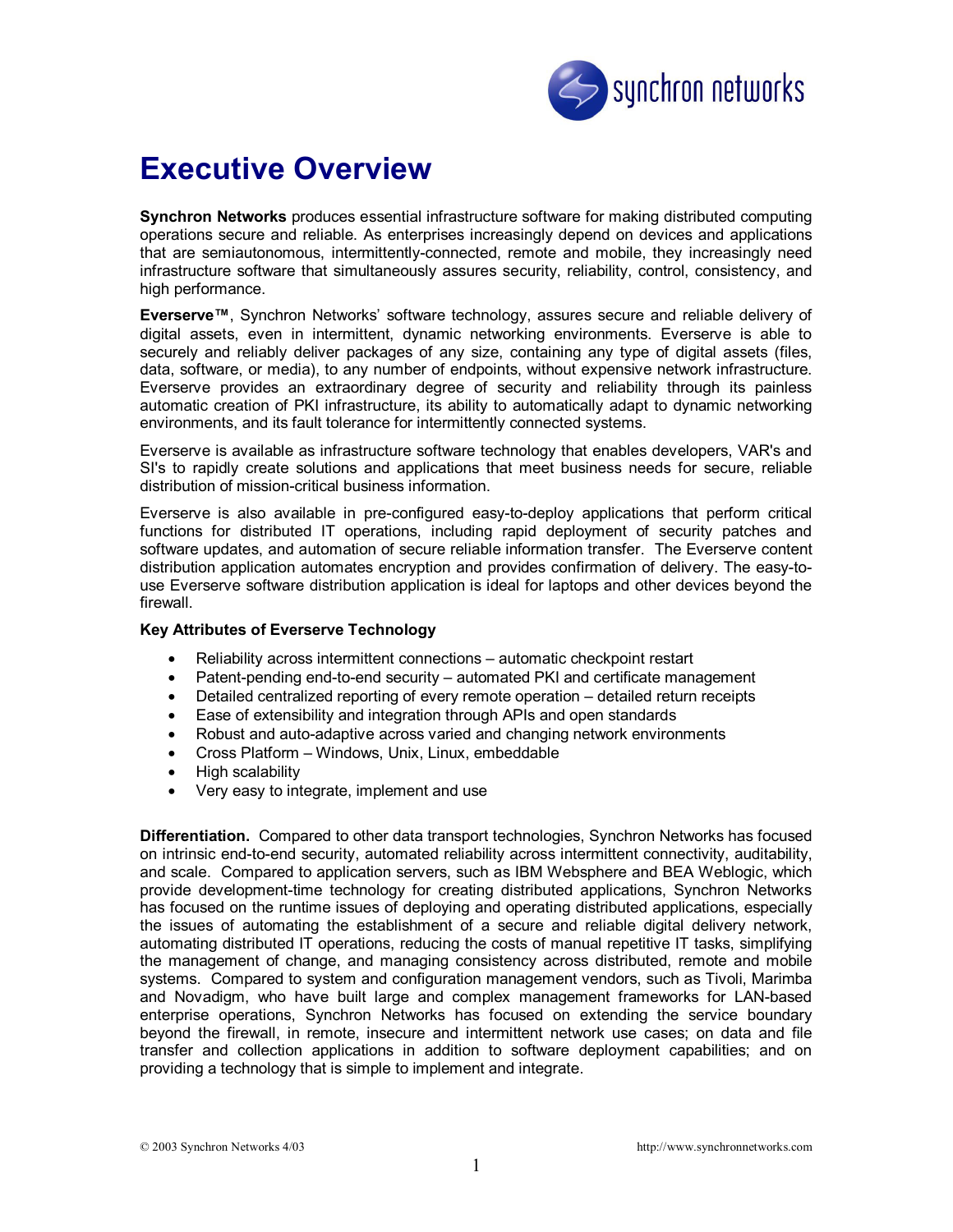

## **Everserve Technology Benefits for Software Developers**

- Satisfies your customers' demands for greater security and reliability
- Securely-encrypted and digitally-signed transport of any digital assets media, files, data, software, or commands
- Automation of end-to-end security with zero overhead
- Automatic embedded PKI, encryption, certificate authority and digital signatures
- Support for intermittent connections and low-bandwidth networks
- Checkpoint-restart, persistent queuing, and dynamic reconnection
- Validation of remote deliveries
- Real-time summary status and detailed reporting
- Centralized or distributed control in remote and portable environments
- Maintain consistency of results across remote systems
- Leverages existing network infrastructure without reconfiguration
- Ease of integration
- Rapid deployment

#### **Benefits to IT of Application and Solutions that use Everserve Technology**

- Guaranteed delivery of digital assets files, data, software, commands, or media
- Real-time validation of remote delivery
- Centralized control of distributed environments
- Rapid rollout of critical security patches, service packs
- Rapid rollout of service and configuration changes
- Enables proactive vs. reactive service response
- Maintain consistency of operating environments
- Maintain remote laptops without user involvement
- Assured delivery to intermittently-connected systems
- Automation of end-to-end security with zero overhead
- Leverages existing network infrastructure without reconfiguration
- Rapid deployment and ease of integration
- Easy to learn and use
- Increased productivity, cost savings

#### **Everserve Value to the Enterprise**Reduce Business Risk

- Strengthen Security of the Open Enterprise
- Cost Optimization
- Accelerate Time to Market on New Revenue Streams
- Increase Customer Satisfaction and Loyalty

#### **Everserve configurations**

- Technology for Software Developers
- Pre-configured IT Applications for Content Distribution
- Pre-configured IT Applications for System Management and Software Distribution